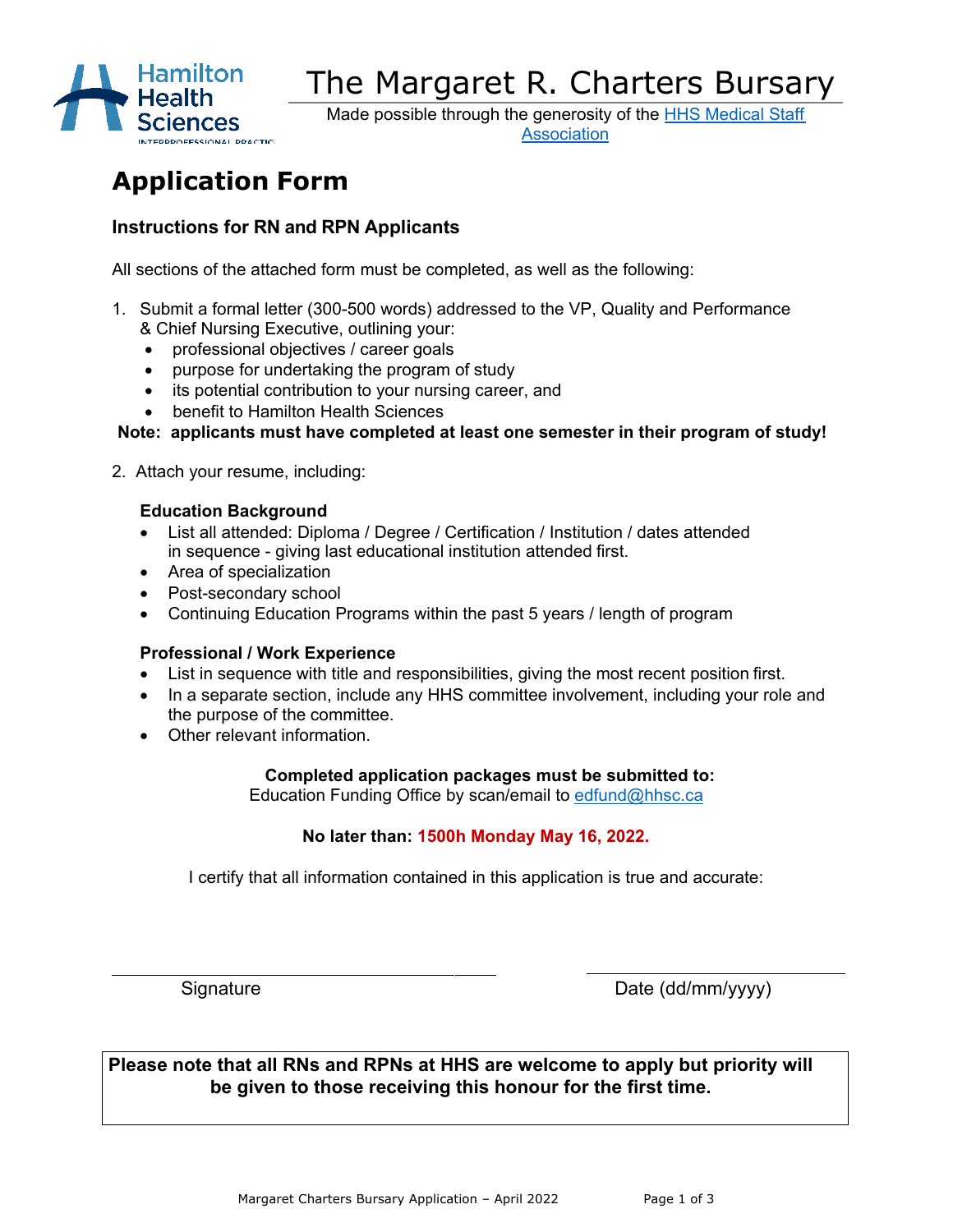Made possible through the generosity of the HHS Medical Staff Association

| <b>SECTION A</b> |                               |
|------------------|-------------------------------|
| Surname:         | First Name:                   |
| Home Address:    |                               |
| City:            | Postal Code:                  |
| Phone number:    | Work Telephone and extension: |
|                  |                               |

| <b>SECTION B</b>                                           |                                                          |       |
|------------------------------------------------------------|----------------------------------------------------------|-------|
| Educational Institution/School:                            |                                                          |       |
| <b>Educational Program:</b>                                |                                                          |       |
| $\Box$ Full-time or $\Box$ Part-time                       | Anticipated Completion Date: Click here to enter a date. |       |
| Major area(s) of interest or specialization:               |                                                          |       |
| Previous HHS Bursary recipient? □ NO □ YES - Bursary Name: |                                                          | Year: |
|                                                            |                                                          |       |

| <b>SECTION C: Educational Background</b>                            |                               | Please click in the box<br>indicating type of education |               |  |
|---------------------------------------------------------------------|-------------------------------|---------------------------------------------------------|---------------|--|
| Other Professional degree/diploma/course(s) -list institution, date | Course/<br><b>Certificate</b> | <b>Diploma</b>                                          | <b>Degree</b> |  |
|                                                                     |                               |                                                         |               |  |
|                                                                     |                               |                                                         |               |  |
|                                                                     |                               |                                                         |               |  |

| <b>SECTION D: Employment at HHS</b>             | Please click in the box indicating<br>length of service |     |           |       |
|-------------------------------------------------|---------------------------------------------------------|-----|-----------|-------|
| Years of employment at Hamilton Health Sciences | $1 - 4$                                                 | 5-9 | $10 - 20$ | $20+$ |
|                                                 |                                                         |     |           |       |

| <b>SECTION E: Unit/Program/Hospital Committee Involvement</b> |  | Please click in the box indicating<br>role/type of involvement |                             |  |  |
|---------------------------------------------------------------|--|----------------------------------------------------------------|-----------------------------|--|--|
|                                                               |  | <b>Current</b>                                                 | Executive,<br>Chair or Lead |  |  |
|                                                               |  |                                                                |                             |  |  |
| 2                                                             |  |                                                                |                             |  |  |
| 3.                                                            |  |                                                                |                             |  |  |
| 4.                                                            |  |                                                                |                             |  |  |
| 5.                                                            |  |                                                                |                             |  |  |

... SECTION F: next page